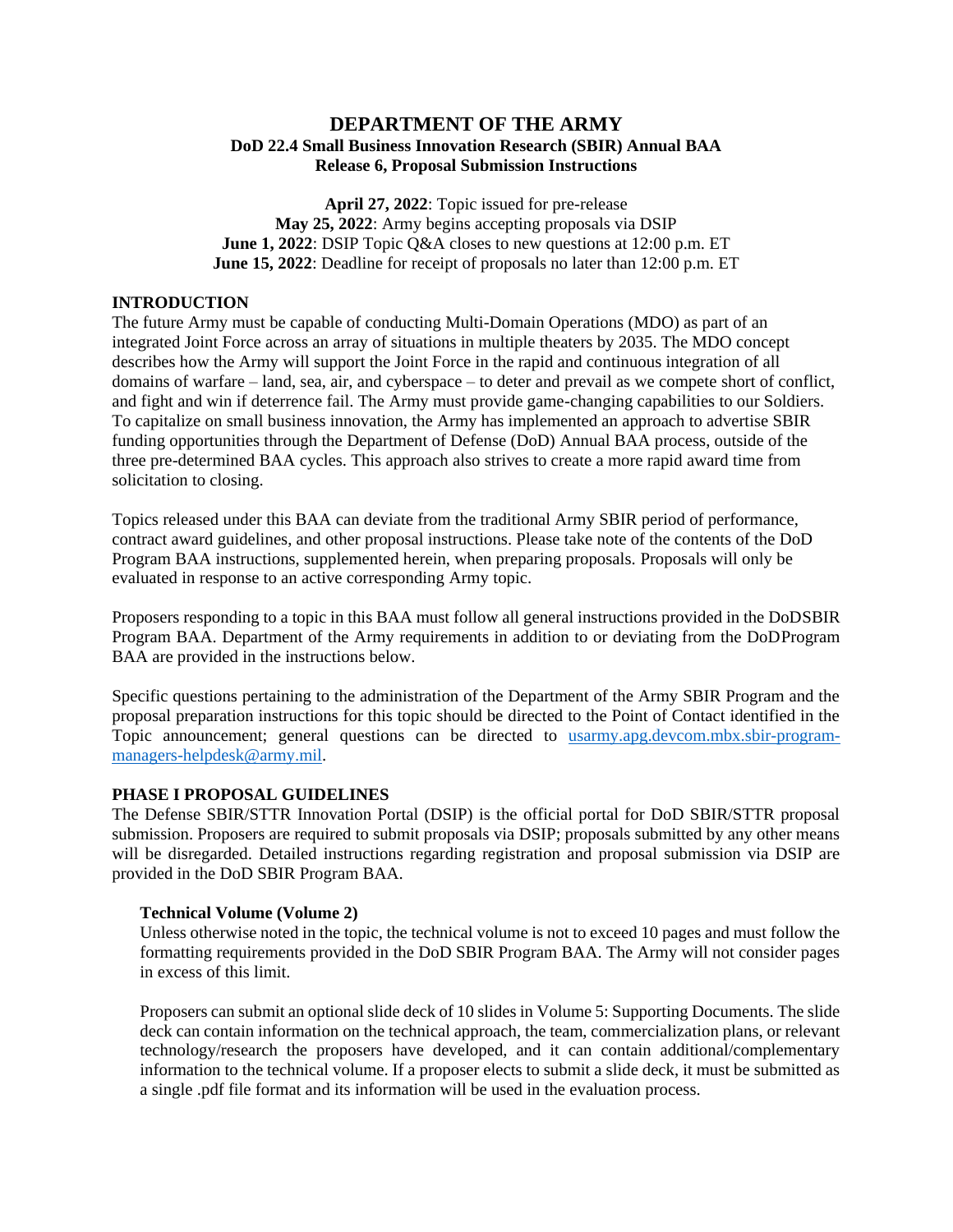#### **Content of the Technical Volume**

The Technical Volume will contain three key sections – technical approach, team qualifications and commercialization section. The technical approach section contains details on how the proposer is going to solve the problem. It should detail key elements of your approach, any risks, relevant past work and how you measure success. The team qualifications section should highlight the key personnel working on the project, and the resources that will be brought to bear on solving the problem. The commercialization section includes information on the commercialization strategy within the military, private sector or both. These instructions supersede those stated in section 5.3.c of the DoD Program BAA.

## **Cost Volume (Volume 3)**

Unless otherwise noted in the topic, the Phase I Base amount must not exceed \$200,000 for a 6- month period of performance. Phase I Option plans may be accepted and must not exceed \$50,000 for a 3 month period of performance. If an option is identified in the topic posting, costs for the Base and Option must be separated and clearly identified on the Proposal Cover Sheet (Volume 1) and in Volume 3.

## **Content of the Cost Volume (Volume 3)**

ALL proposed costs should be accompanied by documentation to substantiate how the cost was derived. For example, if you proposed travel costs to attend a project-related meeting or conference, and used a travel website to compare flight costs, include a screenshot of the comparison. Similarly, if you proposed to purchase materials or equipment, and used the internet to search for the best source, include your market research for those items. You do not necessarily have to propose the cheapest item or supplier, but you should explain your decision to choose one item or supplier over another. It's important to provide enough information to allow contracting personnel to understand how the proposer plans to use the requested funds.

If a DCAA Audit has been conducted within the last five (5) years, include the audit compliance documentation in the cost proposal documents. The documentation should also include the offeror's DCAA Point of Contact (if applicable).

If selected for award, failure to include the documentation with your proposal will delay contract negotiation, and the proposer will be asked to submit the necessary documentation to the Contracting Officer to substantiate costs (e.g., cost estimates for equipment, materials, and consultants or subcontractors). It is important to respond as quickly as possible to the Contracting Officer's request for documentation.

## **Company Commercialization Report (CCR) (Volume 4)**

Completion of the CCR as Volume 4 of the proposal submission in DSIP is required. Please refer to the DoD SBIR Program BAA for full details on this requirement. Information contained in the CCR will be considered by the Department of the Army during proposal evaluations.

## **Supporting Documents (Volume 5)**

Volume 5 is provided for proposers to submit additional documentation to support the Cover Sheet (Volume 1), Technical Volume (Volume 2), and the Cost Volume (Volume 3). In addition to the Volume 5 requirements outlined in the DoD Program BAA, the Department of the Army may accept the following documents in Volume 5:

- o Additional Cost Information
- o Funding Agreement Certification
- o Technical Data Rights (Assertions)
- o Lifecycle Certification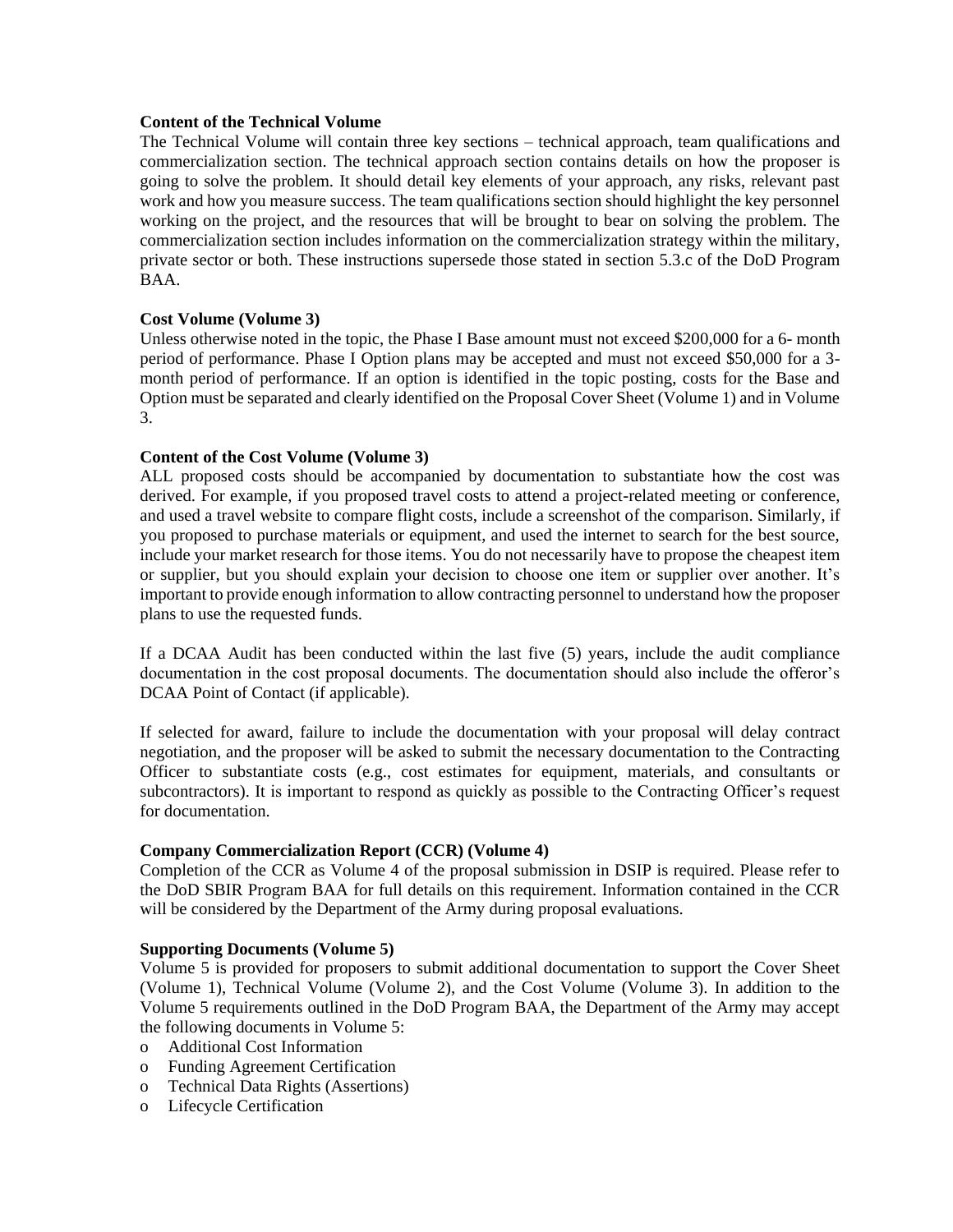- o Allocation of Rights
- o Other (only as specified in the topic)

o Optional 10-slide deck. The slide deck can contain information on the technical approach, the team, commercialization plans, or relevant technology/research the proposers have developed, and it can contain additional/complementary information to the technical volume. If a proposer elects to submit a slide deck, it must be submitted as a single .pdf file format and its information will be used in the evaluation process.

Please only submit documents that are identified in the topic instructions. All other submissions will be disregarded.

## **DIRECT TO PHASE II PROPOSAL GUIDELINES**

Topic# A224-012 is accepting Direct to Phase II (DP2) proposals only. Proposers interested in submitting a DP2 proposal must provide documentation to substantiate that the scientific and technical merit and feasibility described in the Phase I section of the topic has been met and describes the potential commercial applications. Documentation should include all relevant information including, but not limited to: technical reports, test data, prototype designs/models, and performance goals/results. Work submitted within the feasibility documentation must have been substantially performed by the proposer and/or the Principal Investigator.

The Army will not evaluate the proposer's related Phase II proposal if it determines that the proposer has failed to demonstrate that technical merit and feasibility has been established or the proposer has failed to demonstrate that work submitted in the feasibility documentation was substantially performed by the proposer and/or the PI.

Feasibility documentation cannot be based upon any prior or ongoing federally funded SBIR or STTR work and DP2 proposals MUST NOT logically extend from any prior or ongoing federally funded SBIR or STTR work.

## **Format of Technical Volume (Volume 2)**

The Technical Volume must include two parts, the Feasibility Documentation and the Technical Proposal.

The Technical Volume must be a single Portable Document Format (PDF) file, including graphics. Perform a virus check before uploading the Technical Volume file. If a virus is detected, it may cause rejection of the proposal. Do not lock or encrypt the uploaded file. Do notinclude or embed active graphics such as videos, moving pictures, or other similar media in the document.

Unless otherwise noted in the topic, the length of the Technical Volume, to include Feasibility Documentation is not to exceed a total of 15 pages. The Government will not consider pages in excess of the page count limitations.

Proposers can submit an optional slide deck of 10 slides in Volume 5: Supporting Documents. The slide deck can contain information on the technical approach, the team, commercialization plans, or relevant technology/research the proposers have developed, and it can contain additional/complementary information to the technical volume. If a proposer elects to submit a slide deck, it must be submitted as a single .pdf file format and its information will be used in the evaluation process.

Number all pages of your proposal consecutively. Font size should not be smaller than 10- pointon standard  $8-1/2$ " x 11" paper with one-inch margins. The header on each page of the Technical Volume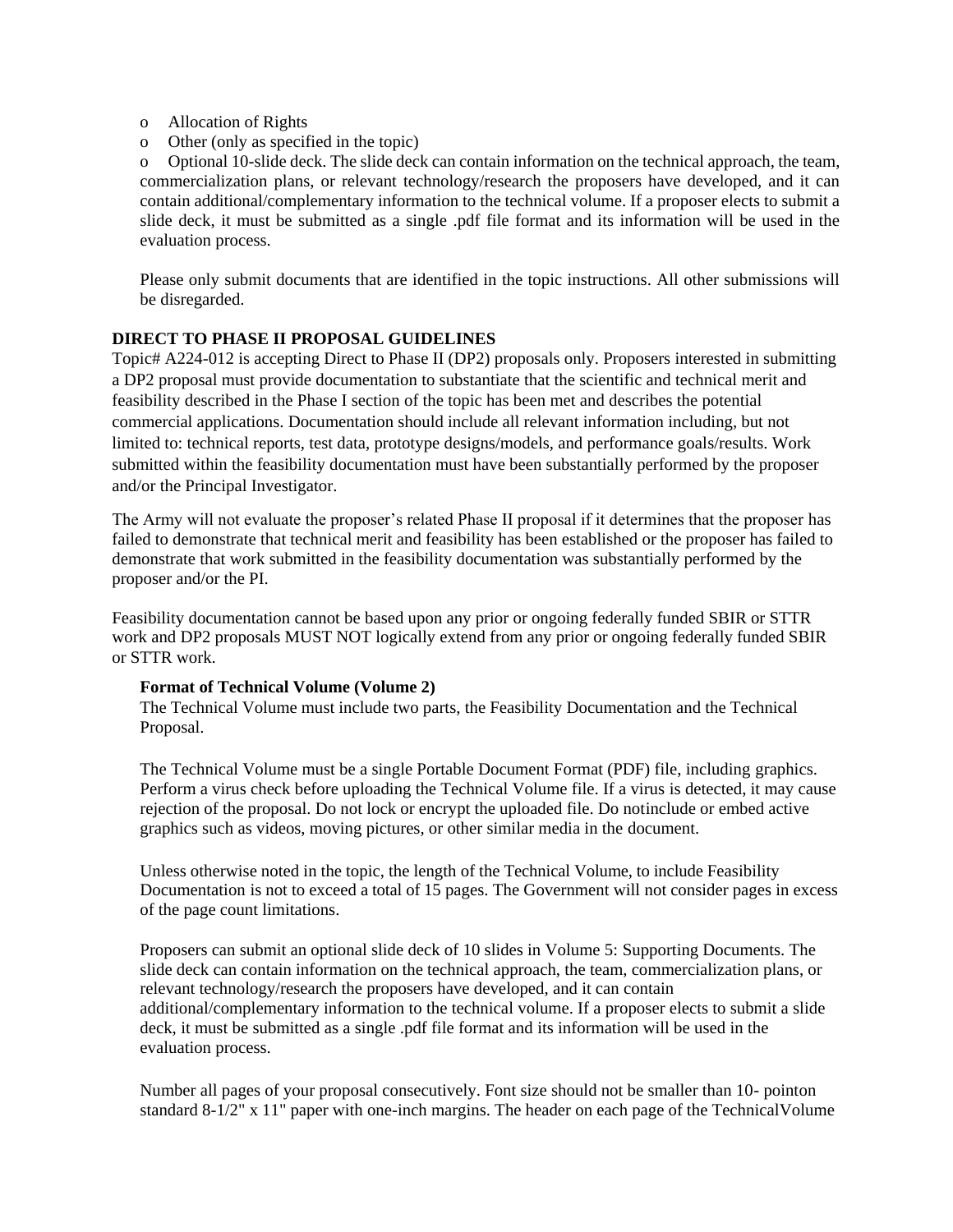should contain your company name, topic number, and proposal number assigned by DSIP when the Cover Sheet was created. The header may be included in the one-inch margin.

## **Content of the Feasibility Documentation (Volume 2a)**

Proposers should substantiate that the scientific and technical merit and feasibility described in the Phase I section of the topic has been met and describes the potential commercial applications. Documentation should include all relevant information including, but not limited to: technical reports, test data, prototype designs/models, and performance goals/results. Work submitted within the feasibility documentation must have been substantially performed by the proposer and/or the Principal Investigator.

#### **Content of the Technical Proposal (Volume 2b)**

The content of the Technical Volume should address three key areas: the technical approach, the team carrying out the work (and the accompanied resources), and the commercialization strategy. The commercialization strategy should include:

- Company information: Focused objectives/core competencies; specialization area(s); products with significant sales; and history of previous Federal and non-Federal funding, regulatory experience, and subsequent commercialization successes.
- Customer and Competition: Clear description of key technology objectives, current competition, and advantages compared to competing products or services; description ofhurdles to acceptance of the innovation.
- Market: Milestones, target dates, analyses of market size, and estimated market share afterfirst year sales and after 5 years; explanation of plan to obtain market share.
- Intellectual Property: Patent status, technology lead, trade secrets or other demonstration of aplan to achieve sufficient protection to realize the commercialization stage and attain at leasta temporal competitive advantage.
- Financing: Plans for securing necessary non-SBIR funding.
- Assistance and mentoring: Plans for securing needed technical or business assistance through mentoring, partnering, or through arrangements with government sponsored (e.g., State assistance programs, Federally-funded research laboratories, Manufacturing Extension Partnership centers), not-for-profits (e.g., SBDC), commercial accelerators, DOD Prime Contractors, or other assistance provider.

Proposers are free to structure each section as they like, so long as it provides sufficient detail for evaluators to understand the proposed work, who will carry it out, and how the business plans to commercialize results.

#### **Cost Volume (Volume 3)**

Unless otherwise noted in the topic, the Army will accept Direct to Phase II proposals for a cost up to \$1,000,000 for a 12-month period of performance. Proposers are required to use the DSIP online Cost Volume. The Cost Volume (and supporting documentation) DOES NOT count toward the page limit of the Technical Volume.

## **Content of the Cost Volume (Volume 3)**

ALL proposed costs should be accompanied by documentation to substantiate how the cost was derived. For example, if you proposed travel costs to attend a project-related meeting or conference, and used a travel website to compare flight costs, include a screenshot of the comparison. Similarly, if you proposed to purchase materials or equipment, and used the internet to search for the best source, include your market research for those items. You do not necessarily have to propose the cheapest item or supplier, but you should explain your decision to choose oneitem or supplier over another. It's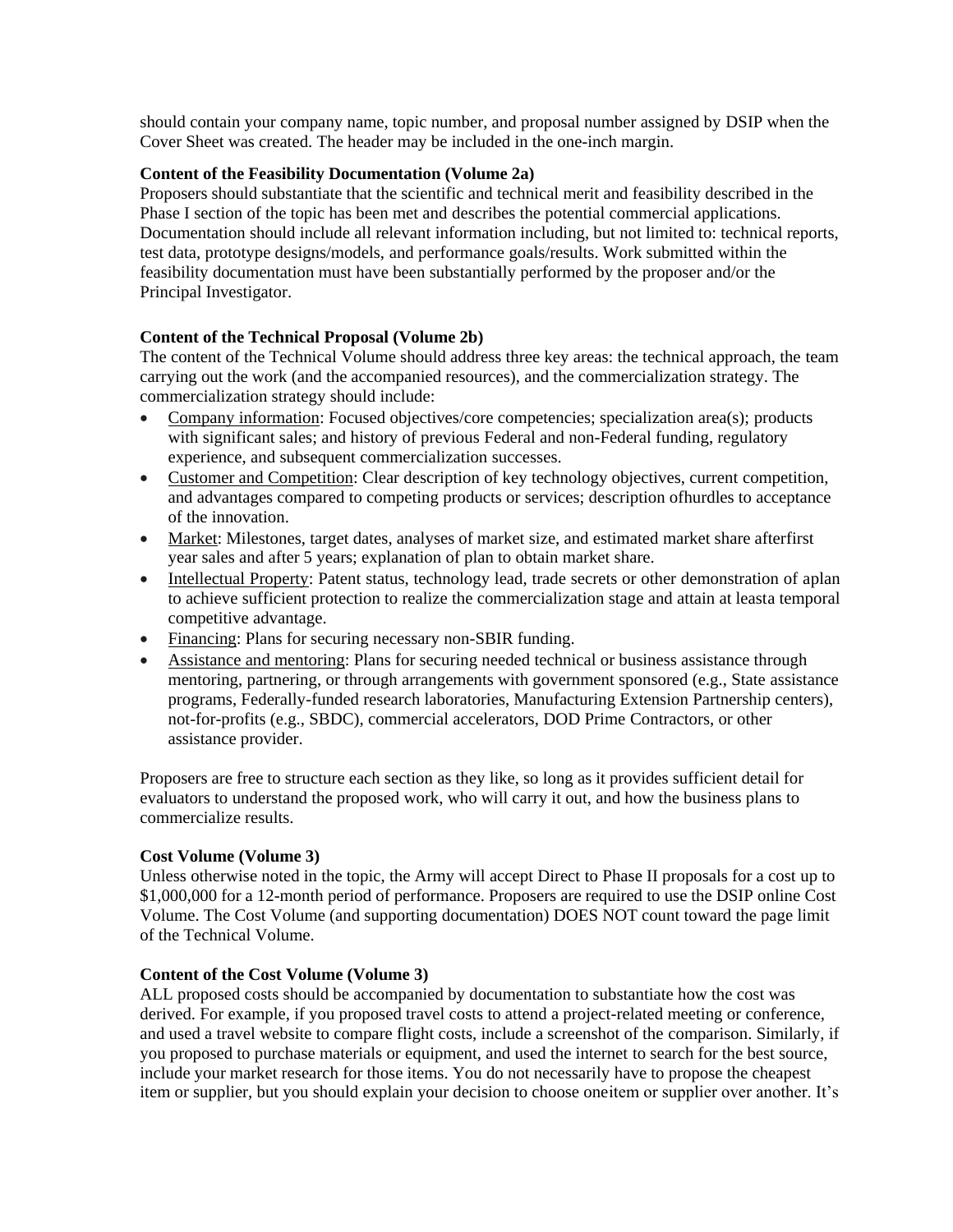important to provide enough information to allow contracting personnel to understand how the proposer plans to use the requested funds.

Some items in the cost breakdown may not apply to the proposed project. If that is the case, thereis no need to provide information on each and every item.

Cost Breakdown Guidance:

- List all key personnel by name as well as by number of hours dedicated to the project asdirect labor.
- Special tooling and test equipment and material cost may be included. The inclusion of equipment and material will be carefully reviewed relative to need and appropriateness for the work proposed. The purchase of special tooling and test equipment must, in the opinion of the Contracting Officer, be advantageous to the Government and should be related directly tothe specific topic. These may include such items as innovative instrumentation and/or automatic test equipment. Title to property furnished by the Government or acquired with Government funds will be vested with the Army; unless it is determined that transfer of title to the contractor would be more cost effective than recovery of the equipment by the Army.
- Cost for travel funds must be justified and related to the needs of the project.
- Cost sharing is permitted for proposals under this announcement; however, cost sharing is not required, nor will it be an evaluation factor in the consideration of a proposal.
- All subcontractor costs and consultant costs must be detailed at the same level as prime contractor costs in regard to labor, travel, equipment, etc. Provide detailed substantiation of subcontractor costs in your cost proposal. Enter this information in the Explanatory Materialsection of the on-line cost proposal form. The Supporting Documents Volume (Volume 5) may be used if additional space is needed.

If a DCAA Audit has been conducted within the last five (5) years, include the audit compliance documentation in the cost proposal documents. The documentation should also include the offeror's DCAA Point of Contact (if applicable).

If selected for award, failure to include the documentation with your proposal will delay contract negotiation, and the proposer will be asked to submit the necessary documentation to the Contracting Officer to substantiate costs (e.g., cost estimates for equipment, materials, and consultants or subcontractors). It is important to respond as quickly as possible to the ContractingOfficer's request for documentation.

For more information about cost proposals and accounting standards, see the DCAA publication titled "Audit Process Overview – Information for Contractors" available at: [http://www.dcaa.mil.](http://www.dcaa.mil/)

## **Company Commercialization Report (CCR) (Volume 4)**

Completion of the CCR as Volume 4 of the proposal submission in DSIP is required. Please referto the DoD SBIR Program BAA for full details on this requirement. Information contained in the CCR will be considered by the Department of the Army during proposal evaluations.

## **Supporting Documents (Volume 5)**

Volume 5 is provided for proposers to submit additional documentation to support the Cover Sheet (Volume 1), Technical Volume (Volume 2), and the Cost Volume (Volume 3). In addition to the Volume 5 requirements outlined in the DoD Program BAA, the Department of the Army will accept the following documents in Volume 5:

o Additional Cost Information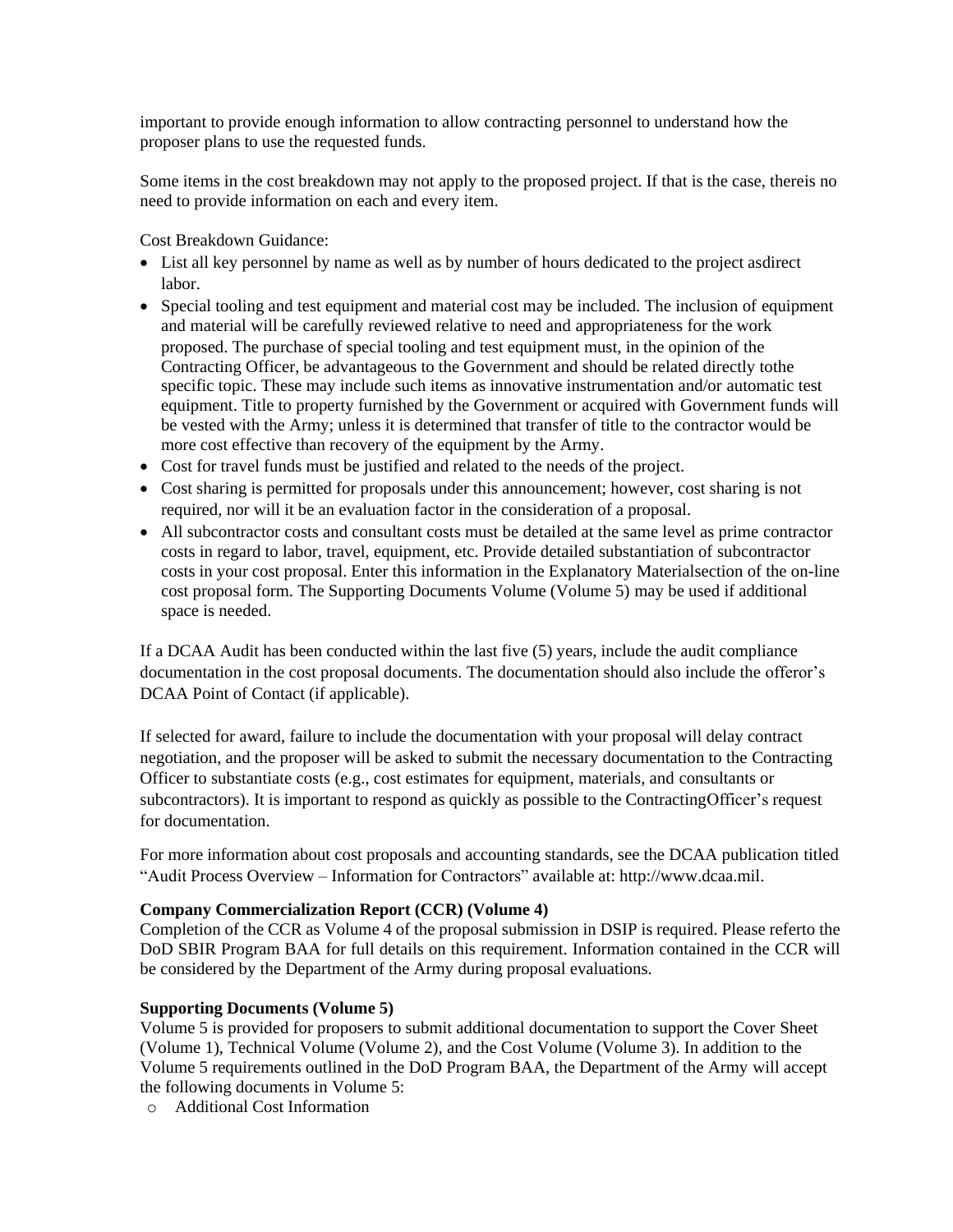- o Funding Agreement Certification
- o Technical Data Rights (Assertions)
- o Lifecycle Certification
- o Allocation of Rights
- o Other (only as specified in the topic)
- o Optional 10-slide deck. The slide deck can contain information on the technical approach, the team, commercialization plans, or relevant technology/research the proposers have developed, and it can contain additional/complementary information to the technical volume. If a proposer elects to submit a slide deck, it must be submitted as a single .pdf file format and its information will be used in the evaluation process.

Please only submit documents that are identified in the topic instructions. All other submissions will be disregarded.

## **PHASE II PROPOSAL GUIDELINES**

Phase II proposals may only be submitted by Phase I awardees. Phase II proposal submission window, notification process, expected budget/duration structure and additional instructions will be provided in the Phase I contract or by subsequent notification.

## **DISCRETIONARY TECHNICAL AND BUSINESS ASSISTANCE (TABA)**

Discretionary Technical and Business Assistance (TABA) will not be offered for this Army topic.

## **EVALUATION AND SELECTION**

All proposals will be evaluated in accordance with the evaluation criteria listed in the DoD Program BAA. It is the policy of the Army to ensure equitable and comprehensive proposal evaluations based on the evaluation criteria listed above and to select the source (or sources) whose offer meets the Government's technical, policy, and programmatic goals.

All proposal evaluations will be based solely on the above evaluation criteria. The Army will conduct an evaluation of each conforming proposal. Proposals that do not comply with the requirements detailed in this BAA and the research objective(s) of the corresponding opportunity are considered non-conforming and therefore will not evaluated nor considered for award.

Using the evaluation criteria, the Government will evaluate each proposal in its entirety, documenting the strengths and weaknesses relative to each evaluation criterion, and, based on these identified strengths and weaknesses, make a determination of the proposal's overall selectability. Proposals will not be evaluated against each other during the evaluation process, but rather evaluated on their own individual merit to determine how well the proposal meets the criteria stated in this BAA and the corresponding opportunity.

Awards will be made to proposers whose proposals are determined to be the most advantageous to the Government, consistent with instructions and evaluation criteria specified in the BAA herein, subsequent opportunities issued, and availability of funding. Given the limited funding available for each opportunity, not all proposals considered selectable will be necessarily selected for funding.

For the purposes of this proposal evaluation process, a selectable proposal is defined as follows: Selectable: A selectable proposal is a proposal that has been evaluated by the Government against the evaluation criteria listed in the DoD Program BAA, and the strengths of the overall proposal outweighs its weaknesses. Additionally, there are no accumulated weaknesses that would require extensive negotiations and/or a revised proposal.

For the purposes of this proposal evaluation process, a non-selectable proposal is defined as follows: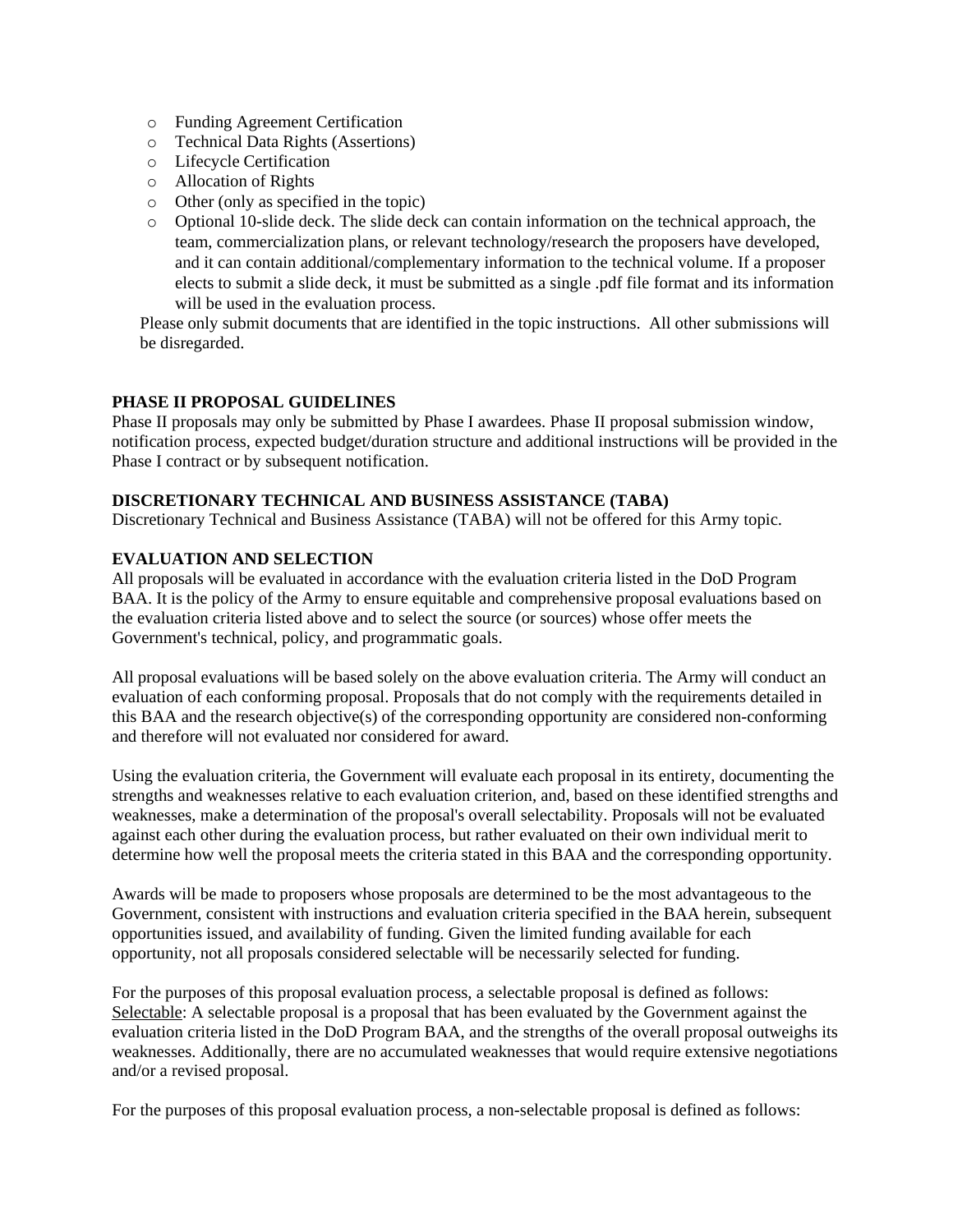Non-Selectable: A proposal is considered non-selectable when the proposal has been evaluated by the Government against the evaluation criteria listed in the DoD Program BAA and the strengths of the overall proposal do not outweigh its weaknesses.

Proposing firms will be notified via email of selection or non-selection status for a Phase I or direct to Phase II award within 30 days of the closing date of the BAA. The notification will come from the Army SBIR Program Office PoC mailbox sent to the Corporate Official listed on the proposal cover sheet. The Army promotes transparency regarding the technical evaluation for all Army SBIR proposals. The Army will provide a technical evaluation narrative to the proposer in accordance with the SBA Policy Directive, Appendix I, paragraph 4. The selection decision notice contains instructions for retrieving the technical evaluation narrative.

A Contracting Officer (KO) may contact applicants, when the Army SBIR Office has recommended a proposal for award, in order to discuss additional information required for award. This may include representations and certifications, revised budgets or budget explanations, certificate of current cost or pricing data, subcontracting plan for small businesses, and/or other information as applicable to the proposed award. The anticipated start date will be determined at that time.

Proposers must not regard the notification email as an authorization to commit or expend funds. Until a Government KO signs the award document (i.e. contract), no obligations to provide funding are made. The award document signed by the Government KO is the official and authorizing award instrument (i.e. contract). The KO will email the signed, authorizing award instrument to the principal investigator (PI) and/or an authorized organization representative.

Refer to the DoD SBIR Program BAA for procedures to protest the Announcement. As further prescribed in FAR 33.106(b), FAR 52.233-3, Protests after Award should be submitted to [usarmy.apg.devcom.mbx.sbir-program-managers-helpdesk@army.mil.](mailto:usarmy.apg.devcom.mbx.sbir-program-managers-helpdesk@army.mil)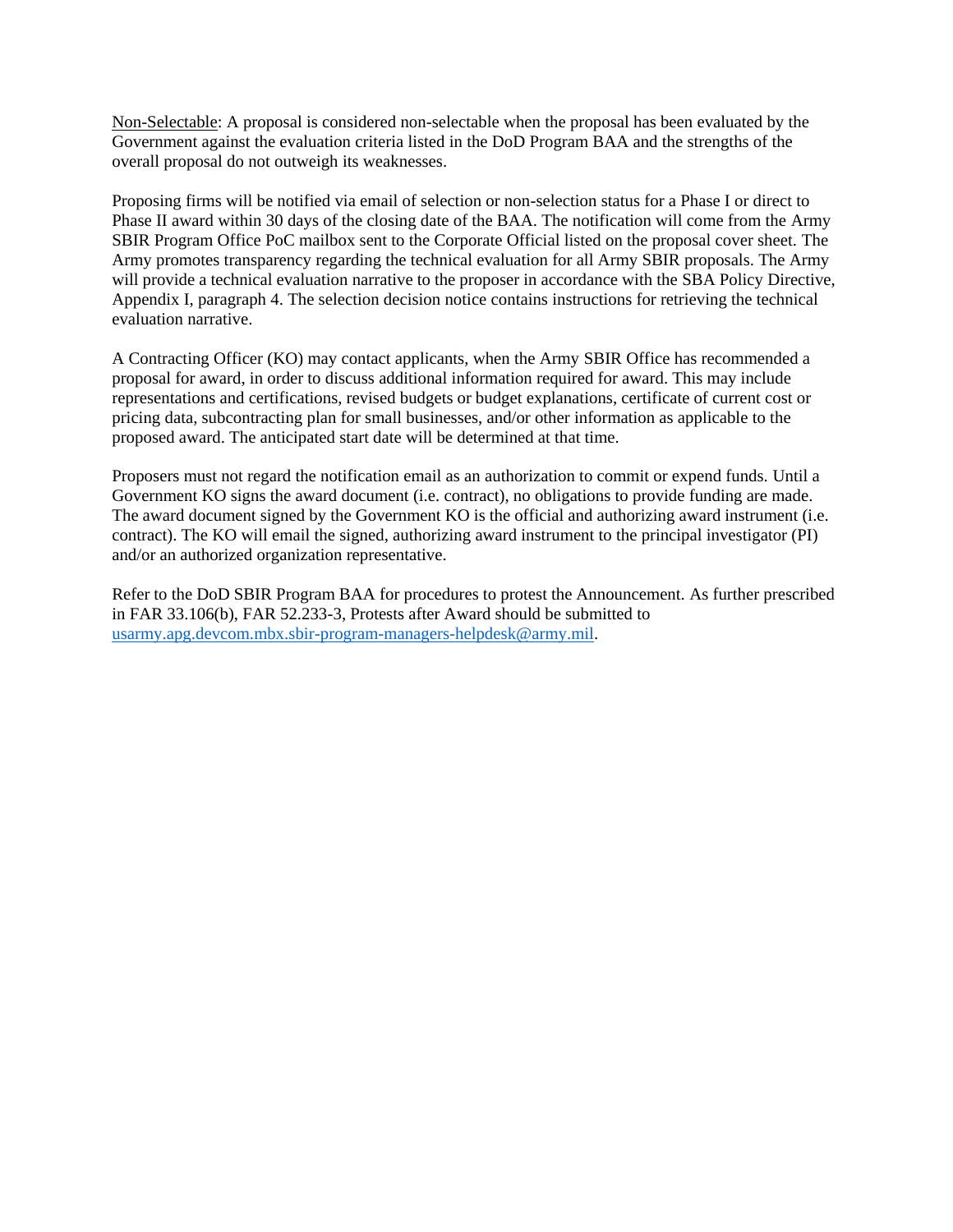# **Army SBIR 22.4 Topic Index Release 6**

A224-011 Aircraft Survivability for Countering Directed Energy Weapon Threats (C- DEW) A224-012 SoldierSync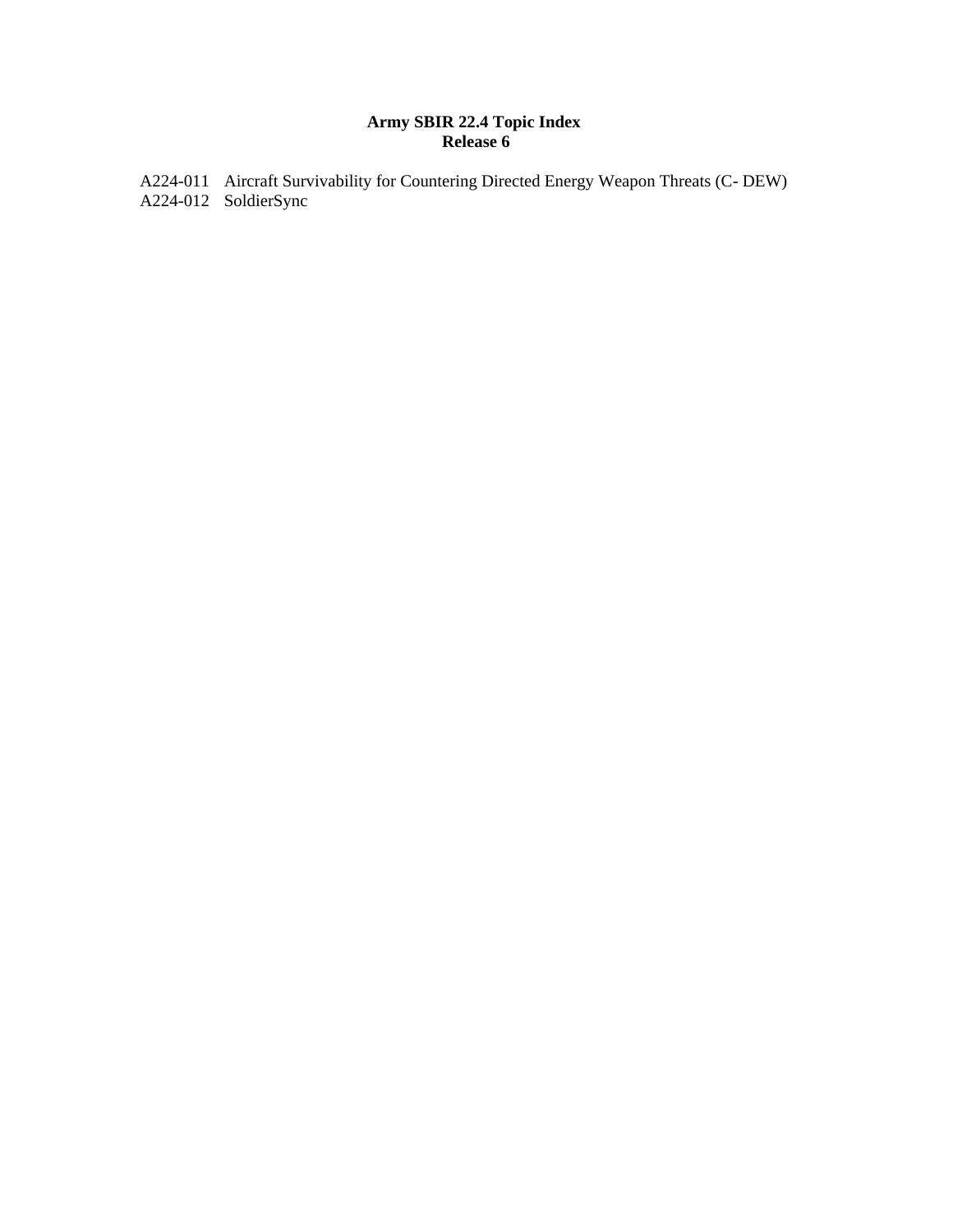#### A224-011 TITLE: Aircraft Survivability for Countering Directed Energy Weapon Threats (C-DEW)

#### OUSD (R&E) MODERNIZATION PRIORITY: General Warfighting Requirements (GWR)

TECHNOLOGY AREA(S): Sensors, Battlespace, Weapons

The technology within this topic is restricted under the International Traffic in Arms Regulation (ITAR), 22 CFR Parts 120-130, which controls the export and import of defense-related material and services, including export of sensitive technical data, or the Export Administration Regulation (EAR), 15 CFR Parts 730-774, which controls dual use items. Offerors must disclose any proposed use of foreign nationals (FNs), their country(ies) of origin, the type of visa or work permit possessed, and the statement of work (SOW) tasks intended for accomplishment by the FN(s) in accordance with the Announcement. Offerors are advised foreign nationals proposed to perform on this topic may be restricted due to the technical data under US Export Control Laws.

OBJECTIVE: The objective of this SBIR is to advance the state-of the-art of counter directed energy weapons technologies and develop countermeasures for high energy lasers and/or high power microwave weapons systems in the future with specific application to aircraft through the application of coatings technologies. Specifically, this SBIR seeks to develop specific items for any U.S. weapon system, or systems, to improve the survivability characteristics of aircraft, to provide protection and maintain established performance capabilities when attacked by High Energy, Directed Energy Weapons (DEW), with minimal time to employ, apply, conduct maintenance on, or avoid cost or have significant performance system impacts.

DESCRIPTION: With improved performance in both high energy lasers (HEL) and High Power Microwaves (HPM), the susceptibility of aircraft, their stores, weapons systems and their sensors used in seekers or targeting system could be seen as degraded in a war fighting environment when they encountering high power DEW effects. Recent interest in protection of both Manned Air Platforms and Unmanned Aircraft Vehicles (UAV) and their sensor suites is of particular interest. Existing protection solutions are often taken on a case by case basis, and not cost effective or easily replicated/produced. Recently, a focus on quick reaction, "fat fieldable" solutions that utilize paints, "stick on" coverings, or other applied coating methods have been growing in interest. In fact, a limited capability that could be extended may provide services an immediate solution – while enhancements are co-developed and tested with the government resources. Many military requirements as well as commercial protection requirements for electromagnetic radiofrequency interference (EMI/RfI) shielding – such as electrical conductive tapes or electromagnetic paints used in reproduction industries. Therefore, innovations in thin, easy to apply, small, low-density (kg/cm<sup>3</sup>), with efficient "in field" application for aircraft protection that has a commercial analog or that leverages similar EMI/RfI applications trade space is highly desirable.

Specifications for such an application are as follows:

• Low cost to manufacture in small quantities: (goal) Less than \$10,000 per application/unit or aircraft (e.g. JSF/F-35 or Blackhawk/H-60) in lots of tens (maximum) or less than \$100,000 per unit in lots of one hundred.

- Low time to install: (goal) None, (maximum) Less than 1 day/unit
- Ease of application (Goal: in field by untrained or minimally trained staff, in hangar/protected bay)
- Operating Environment: (goal) >100 deg. C, (minimum) -40 deg. C, 100% humidity
- Cooling: (goal) none, (possibly) conductively cooled by air
- Power Consumption: (goal) environmentally powered or none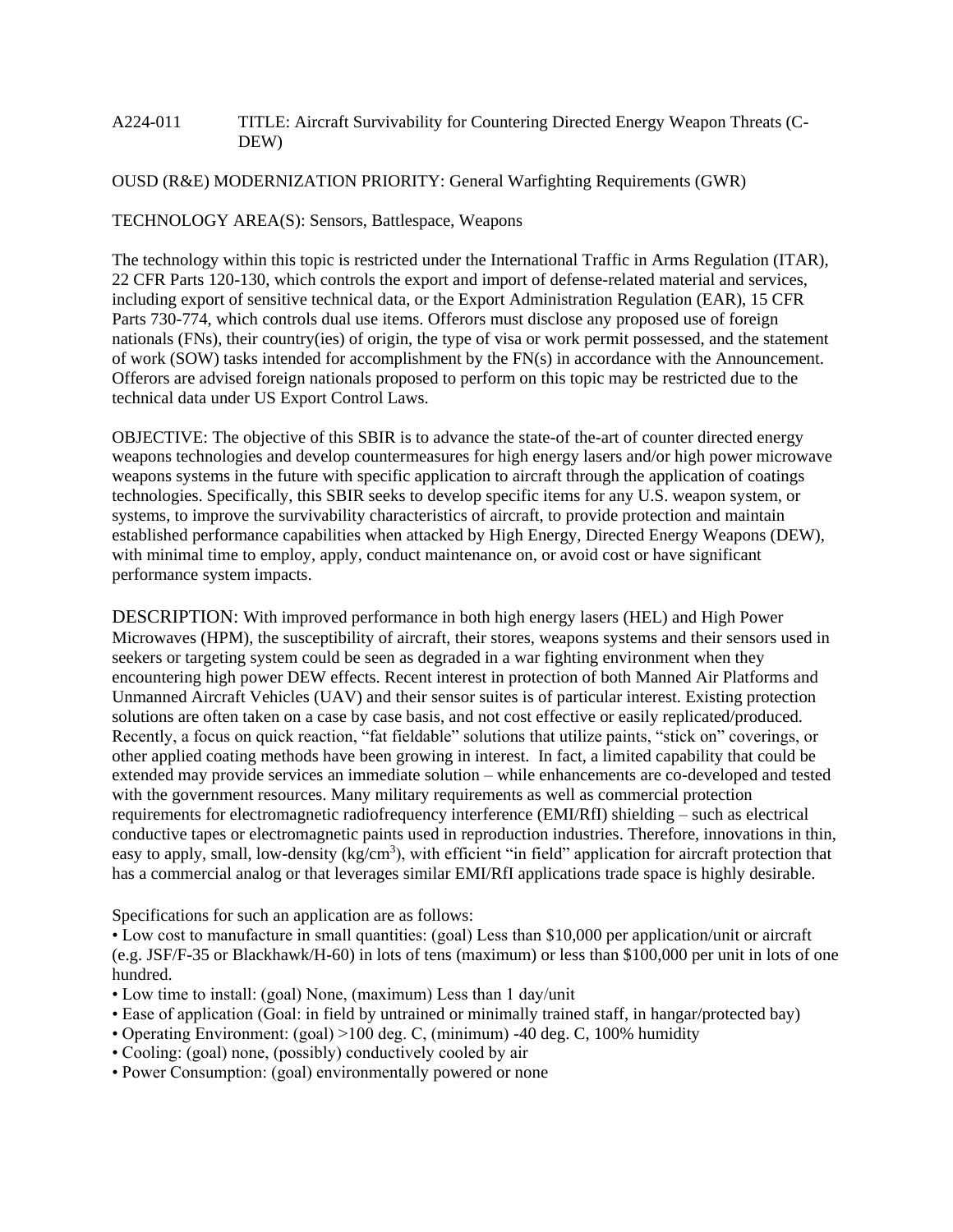PHASE I: In Phase I of this effort the contractor shall assess the various approaches identified for their specific proposal on Counter DEW Techniques. They will provide a trade analysis on the costs and benefits of these approaches relative to size, weight, efficiency, cooling requirements, production potential and cost. Based upon the findings of the trade study, a detailed design for such a device with performance projections shall be developed. For example, a sample device or test panel (60cm x 60cm x 5cm thick) could be submitted to the government for testing at the end of Phase I. The test item or section shall be designed to meet expected air platform operational performance requirements after being tested for HPM & Rf protective properties. The government will use MIL-STD-464 applicable field levels and HPM pulse characteristics for testing, which shall be determined by the government testing activity based on operational scenarios, tactics, and mission profiles using authenticated threat and source data such as Capstone Threat Assessment Reports. Classified threat information shall not be shared in Phase I. Further, testing is not a requirement, and may be applicable only if specifically invoked by the interested service or procuring activity, and only then will be coordinated after Phase I is completed and the submission of the deliverable test article or panel. Compliance shall be verified by system, subsystem, and equipment level tests, analysis, or a combination thereof. The phase I design descriptive will be a deliverable that shall describe the techniques used to mate or install the proposed system into the platform or test article and document expectations (e.g. reduction of dB of shielding vs. frequency) for performance, as well as the cost impact of the solution when compared to the baseline "all up round production cost" (AURPC) for an unimproved aircraft or platform. In general, documented cost goal increases of less than 1.5% are encouraged per AURPC in order to enable transition to an acquisition program office. Trend analysis and projections shall be presented against generic commercially available systems whenever available. Unique characteristics of the protection scheme may outweigh some systems performance expectations, and are encouraged for submission for consideration under service Science and Technology (S&T) program funding. Leveraging of other SBIR products is also encouraged. The technology within this topic is restricted under the International Traffic in Arms Regulation (ITAR), which controls the export and import of defense-related material and services. Offerors must disclose any proposed use of foreign nationals, their country of origin, and what tasks each would accomplish in their statement of work in Phase I. Considerations for future collaborations with the United Kingdom, Australia, Canada, and/or New Zealand in the Phase I is a potential, but may, depending on the technology, not be possible.

PHASE II: In Phase II of this effort the contractor shall build a suitable number of prototype devices or unit amounts (e.g. liters) to allow for experimentation, testing and demonstration. A demonstration of the developed units/devices/coatings must show that the specified minimum requirements, specifically for spectral and spatial properties, are either met or exceeded. Application method testing to multiple government specified or provided test articles is expected. Depending on the application, the effort may make several, or only a few prototypes to prove and test the effectiveness of various techniques used.

In some cases, the development of a material countermeasure or counter-technique may require access to classified information, and therefore may become classified in Phase II. In those cases, an establishment of a "need to know" and a suitable Department of Defense, Contract Security Classification Specification, Form DD254, will be executed. This may not be required in every case, but is expected for most circumstances and implementation discussions.

PHASE III DUAL USE APPLICATIONS: In Phase III, the contractor shall work with the government to conduct a low rate initial production (LRIP) study on a specific design or designs resulting from the developed solution sets in Phase I & II, possibly using representative DEW systems intended to defeat air platforms or weapons systems at kilometers of distance.

In some cases, the development of a material countermeasure or counter-technique may require access to classified information, and therefore the Phase III effort may also become classified. In those cases, an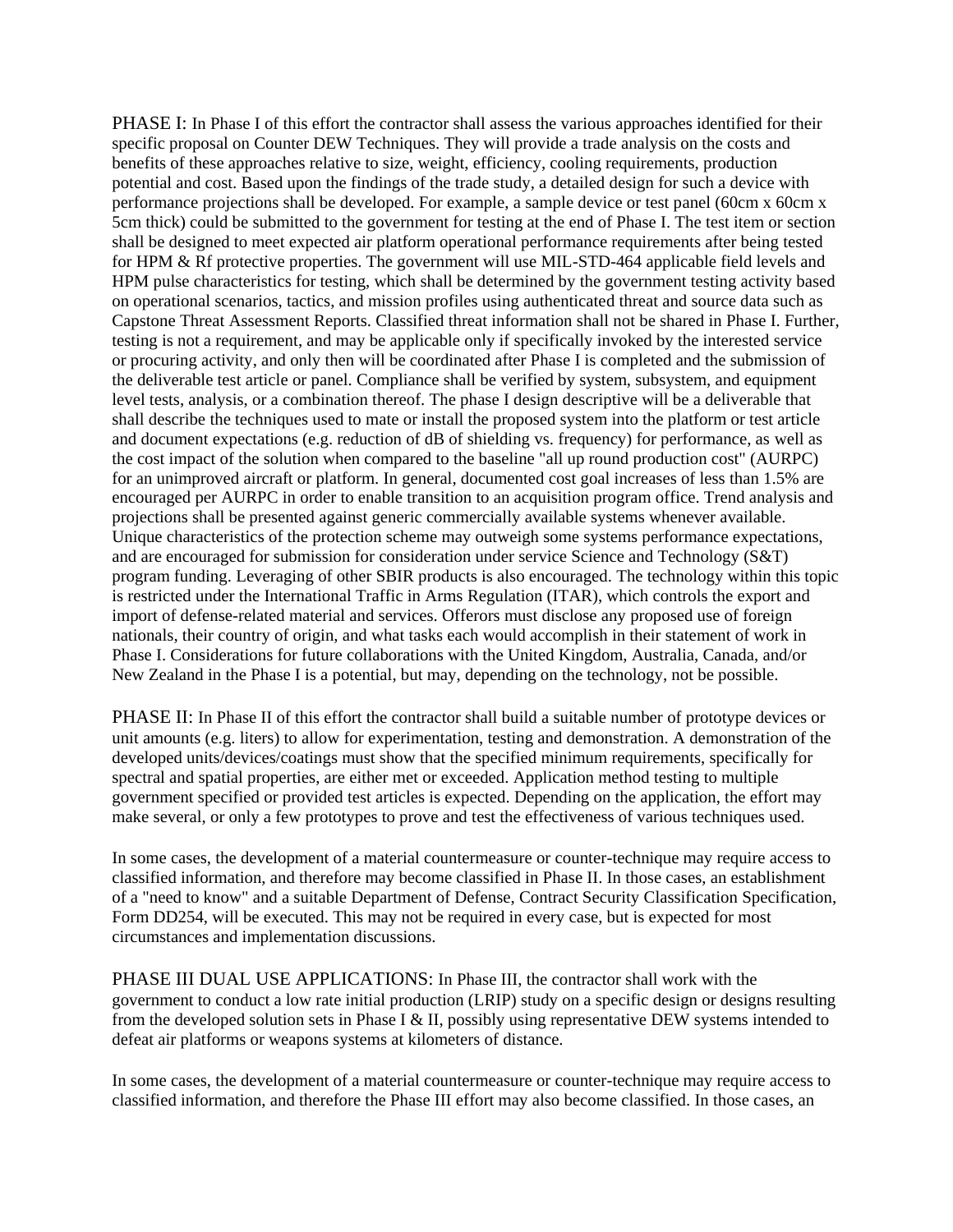establishment of a "need to know" and a suitable Department of Defense, Contract Security Classification Specification, Form DD254, shall be executed.

PRIVATE SECTOR COMMERCIAL POTENTIAL/DUAL-USE APPLICATIONS: Laser eye safety and HPM protection systems are required for numerous civil and commercial applications including telecommunications. This work is currently performed with Rf, EM and eye hazardous laser sources, which force systems to be protected or operators to fly at altitudes that keep the eye hazard to a minimum, or use other bulky and expensive protection for electronics, such as EMI faraday cages in flight avionic bays. A simple, easy to apply protection capability for safely working around high power microwaves or high energy laser sources would positively impact this business area.

## REFERENCES:

1. Journal of Aircraft Survivability, published by the Joint Aircraft Survivability Program Office [\(https://www.jasp-online.org/asjournal/](https://www.jasp-online.org/asjournal/) )

2. Journal of Directed Energy, available from the Directed Energy Professional Society, [\(http://www.deps.org/DEPSpages/DEjournal.html](http://www.deps.org/DEPSpages/DEjournal.html) )

3. Mil-STD-464 "DEPARTMENT OF DEFENSE INTERFACE STANDARD: ELECTROMAGNETIC ENVIRONMENTAL EFFECTS, REQUIREMENTS FOR SYSTEMS"

4. "Laser Illumination in the Cockpit: prank or terrorism?" Connor, C. W. , Aviation Security International 11, no. 1 (February 2005): 8-12

5. Jane's Unconventional Weapons Response Handbook. Sullivan, John P. et al.

6. High Energy Laser (HEL) Lethality Data Collection Standards; Jorge Beraun, Charles LaMar, J. Thomas Schriempf, Robert Cozzens, William Laughlin, David Loomis, Barry Price, Ralph Rudder, and Craig Walters; Directed Energy Professional Society, Albuquerque, New Mexico (2007)

7. High Power Microwaves, Second Edition ; James Benford, Edl Schamiloglu; CRC Press, New York (2007), ISBN-13: 9780750307062

8. Proceedings, Seventh Annual Directed Energy Test and Evaluation Conference, available from the Directed Energy Professional Society, [\(http://www.deps.org/DEPSpages/DEjournal.html](http://www.deps.org/DEPSpages/DEjournal.html) ) Albuquerque, NM, 2008

KEYWORDS: Aircraft, Survivability, Protection, Elecromagnetics, High Power Microwave; HPM; Directed Energy, Weapons (DEW); Counter Directed Energy (CDEW), Weapons, Lasers; High Energy Lasers; HEL; Laser Protection

TPOC-1: Zach Harrell

TPOC-2: Daniel Hilty

\*During the pre-release period, proposing firms have an opportunity to contact topic authors through <https://calendly.com/zach-harrell-aal> to schedule a time to ask technical questions about this topic. Proposing firms will also have the opportunity to attend a scheduled Webinar that will be hosted by AAL and will address the topic in detail along with technical experts and SBIR program experts. Signing up for the webinar can be done at<https://www.eventbrite.com/o/army-applications-laboratory-aal-20258579285>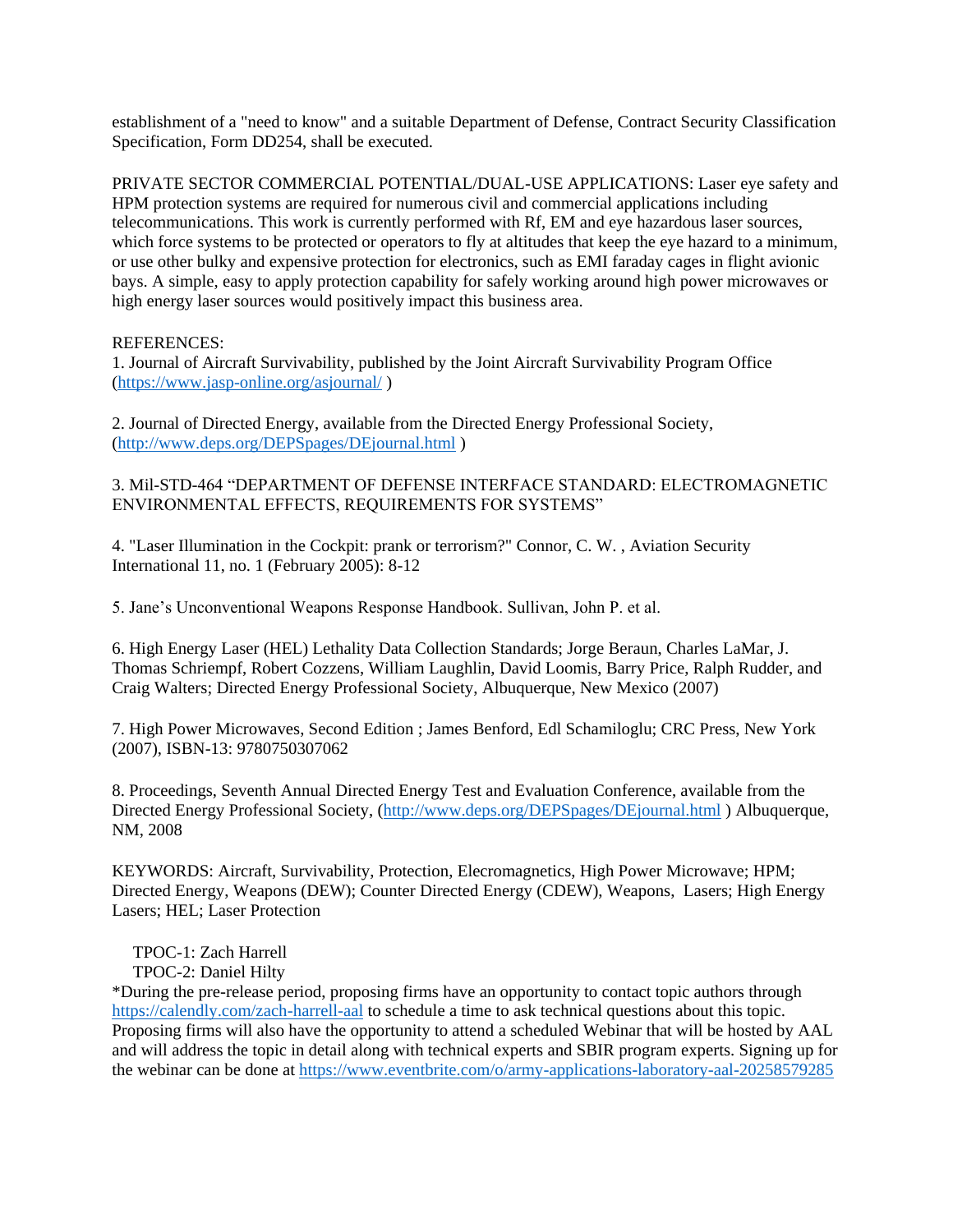#### A224-012 SoldierSync

## OUSD (R&E) MODERNIZATION PRIORITY: Autonomy

#### TECHNOLOGY AREA(S): Information Systems, Human Systems

OBJECTIVE: Develop a solution that passively uploads wearable data from assigned commercial off-theshelf (COTS) wearables on DoD personnel to a human performance data management system that replaces a traditional intermediary device (i.e. mobile phone, tablet, etc.) with a hotspot (or designated location/base station). Solution may be hardware and software based. Primary concern is service members with wearable sensors not syncing their devices to personal phones or direct connection via USB. Providing a proximity-based solution that pulls the associated data within its range allows for consistent data ingest and reduces human error. Potentially, solution should eliminate the need for personal-use device (i.e. mobile phone, tablet, etc.) or manual USB upload for future commercial wearables needed in a training environment.

DESCRIPTION: Key capabilities of this system could include but are not limited to:

- 1. Physical solution, hub, or hotspot that is mobile and has a maximum range through Bluetooth or other acceptable connection for a wide range of COTS wearables
- 2. Hub capable of identifying assigned wearables, connects  $\&$  pulls cached information from the device, and pushes the collected information to a human performance data management system or designated storage mechanism (local/remote) on associated CSP.
- 3. Data push likely from associated APIs to assigned COTS wearables
- 4. Able to extract data from the wearable sensor without the human activating the device, thereby removing the human element from the loop to upload information.

PHASE I: Design proof of concept solution for a physical hub that passively collects & uploads wearable data from assigned commercial off-the-shelf wearables on DoD personnel to a human performance data management system that replaces a traditional intermediary device (i.e. mobile phone, tablet, etc.). Design should include hardware and software integration, communication solution to commercial cloud services with potential to move to military networks. Solution should eliminate the need for personal-use devices (i.e. mobile phone, tablet, etc.) or manual USB upload for current & future commercial wearables needed in a training environment. Final deliverable will be a concept design presentation, proof of technology demonstration inclusive of compatibility with assigned commercial COTS wearables provided by the Army, and plans for follow-on Phase 2 work.

This topic is accepting Direct to Phase II (DP2) proposals only. Proposers interested in submitting a DP2 proposal must provide documentation to substantiate that the scientific and technical merit and feasibility described in above has been met and describes the potential commercial applications. Documentation should include all relevant information including, but not limited to: technical reports, test data, prototype designs/models, and performance goals/results.

PHASE II: Demonstrate a prototype physical hub that passively collects & uploads wearable data from assigned commercial off-the-shelf wearables on DoD personnel to a human performance data management system that replaces a traditional intermediary device (i.e. mobile phone, tablet, etc.). Vendor will embed and develop said prototype to conform to listed parameters throughout a 12 month process. It is incumbent on the vendor to provide proposed, iterative deliverables over 12 months (or sooner) to complete the identified solution. Vendors will incur payment over time based on known deliverable checkpoints. Deliverables can include discovery work with the unit up to 60 days into the